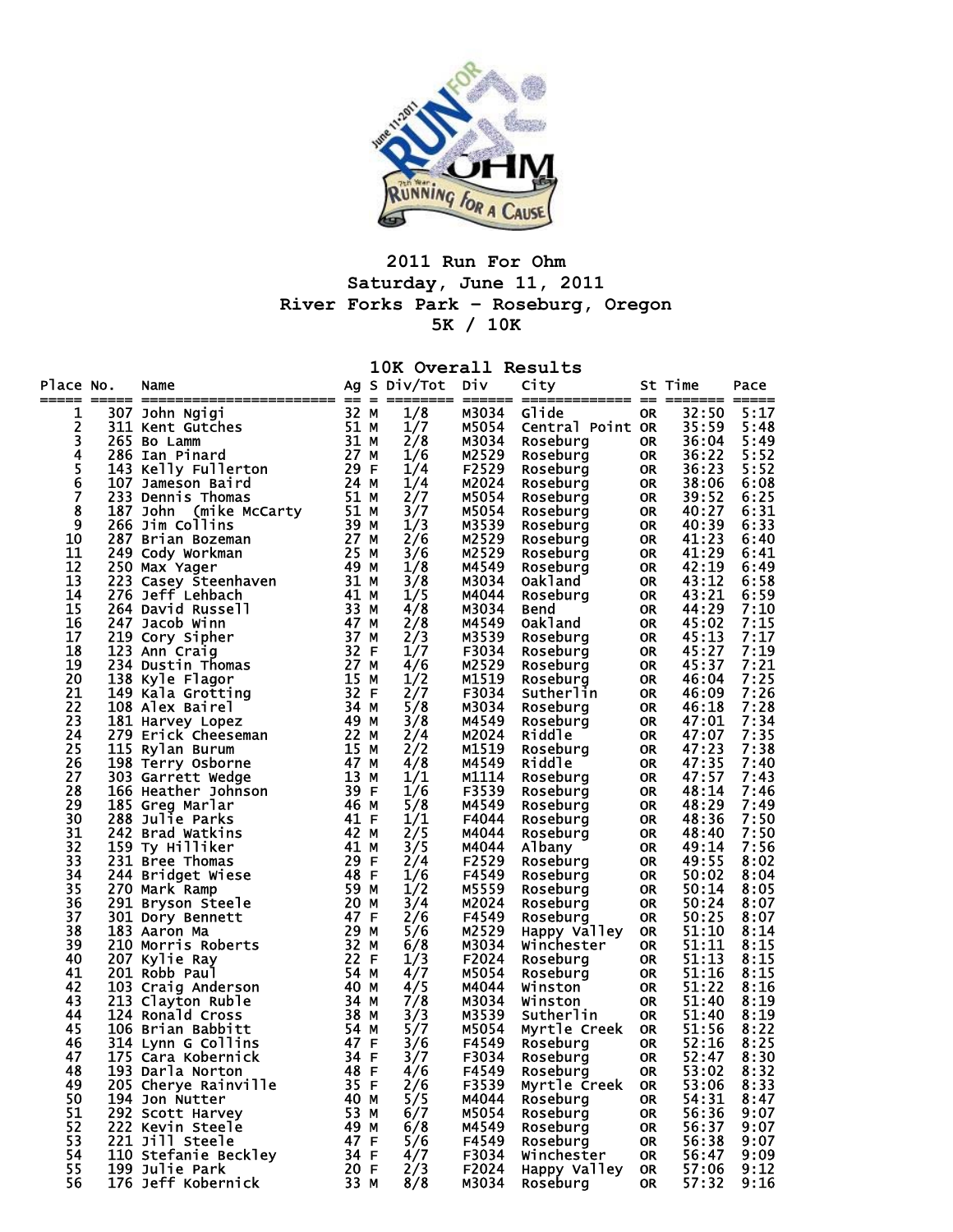| 57<br>271 Aaryn Exparza<br>58<br>100 Shannon Adams<br>59<br>280 Tim Richmond<br>60<br>283 Melody Stutzman<br>61<br>102 Annette Ager<br>62<br>121 Dan Clark<br>63<br>179 Belinda Legg<br>64<br>302 Rachel Jackson<br>65<br>293 Sarah Roy<br>66<br>296 Douglas Ladd<br>67<br>135 Andy Farley<br>68<br>146 Devin Gray<br>69<br>125 Kristyn Crouse<br>70<br>248 Kristi Woods<br>71<br>208 Ron Rhinehart<br>72<br>259 Linda Schroeder<br>73<br>243 Maryann Weston<br>74<br>101 Barbara Addis<br>75<br>164 Colet Husmann<br>76<br>294 Amy Cannaday<br>77<br>295 Jeanie Holleman |          | 20 F<br>34 F<br>48 M<br>37 F<br>45 F<br>57 M<br>54 F<br>39 F<br>28 F<br>46 M<br>28 M<br>22 M<br>25 F<br>30 F<br>52 M<br>61 F<br>56 F<br>37 F<br>33 F<br>37 F<br>58 F | 3/3<br>5/7<br>7/8<br>3/6<br>6/6<br>2/2<br>1/1<br>4/6<br>3/4<br>8/8<br>6/6<br>4/4<br>4/4<br>6/7<br>7/7<br>1/1<br>1/2<br>5/6<br>7/7<br>6/6<br>2/2 | F2024<br>Myrtle Creek<br>F3034<br>Roseburg<br>M4549<br>Oakland<br>F3539<br>Sutherlin<br>F4549<br>Roseburg<br>M5559<br>Roseburg<br>F5054<br>Myrtle Creek OR<br>F3539<br>Roseburg<br>F2529<br>Roseburg<br>M4549<br>Roseburg<br>M2529<br>Roseburg<br>M2024<br>Roseburg<br>F2529<br>Roseburg<br>F3034<br>Roseburg<br>M5054<br>Roseburg<br>F6064<br>Roseburg<br>F5559<br>Roseburg<br>F3539<br>F3034<br>Roseburg<br>F3539<br>Winston<br>F5559<br>Winston | 9:24<br>58:22<br>0R<br>58:23<br>9:24<br>OR.<br>9:29<br>58:56<br>OR.<br>58:56<br>9:29<br>OR.<br>9:34<br>59:25<br>OR.<br>59:36<br>9:36<br>OR.<br>59:38<br>9:36<br>OR 1:00:37<br>9:46<br>OR 1:01:19<br>9:52<br>OR 1:02:00<br>9:59<br>OR 1:03:35 10:14<br>OR 1:05:19 10:31<br>OR 1:05:20 10:31<br>OR 1:05:21 10:31<br>OR 1:05:21 10:31<br>OR 1:06:07 10:39<br>OR 1:09:40 11:13<br>Myrtle Creek OR 1:17:46 12:31<br>OR 1:17:55 12:33<br>OR 1:20:26 12:57<br>OR 1:20:26 12:57 |
|---------------------------------------------------------------------------------------------------------------------------------------------------------------------------------------------------------------------------------------------------------------------------------------------------------------------------------------------------------------------------------------------------------------------------------------------------------------------------------------------------------------------------------------------------------------------------|----------|----------------------------------------------------------------------------------------------------------------------------------------------------------------------|-------------------------------------------------------------------------------------------------------------------------------------------------|----------------------------------------------------------------------------------------------------------------------------------------------------------------------------------------------------------------------------------------------------------------------------------------------------------------------------------------------------------------------------------------------------------------------------------------------------|-------------------------------------------------------------------------------------------------------------------------------------------------------------------------------------------------------------------------------------------------------------------------------------------------------------------------------------------------------------------------------------------------------------------------------------------------------------------------|
|                                                                                                                                                                                                                                                                                                                                                                                                                                                                                                                                                                           |          |                                                                                                                                                                      |                                                                                                                                                 | 10K Results By Age Group                                                                                                                                                                                                                                                                                                                                                                                                                           |                                                                                                                                                                                                                                                                                                                                                                                                                                                                         |
| MALE AGE GROUP: 11 TO 14<br>1 Garrett Wedge                                                                                                                                                                                                                                                                                                                                                                                                                                                                                                                               | 13       | 47:57                                                                                                                                                                | 7:43                                                                                                                                            |                                                                                                                                                                                                                                                                                                                                                                                                                                                    |                                                                                                                                                                                                                                                                                                                                                                                                                                                                         |
| MALE AGE GROUP: 15 TO 19<br>1 Kyle Flagor                                                                                                                                                                                                                                                                                                                                                                                                                                                                                                                                 | 15       | 46:04                                                                                                                                                                | 7:25                                                                                                                                            | 2 Rylan Burum                                                                                                                                                                                                                                                                                                                                                                                                                                      | 47:23<br>7:38<br>15                                                                                                                                                                                                                                                                                                                                                                                                                                                     |
| MALE AGE GROUP: 20 TO 24                                                                                                                                                                                                                                                                                                                                                                                                                                                                                                                                                  |          |                                                                                                                                                                      |                                                                                                                                                 |                                                                                                                                                                                                                                                                                                                                                                                                                                                    |                                                                                                                                                                                                                                                                                                                                                                                                                                                                         |
| 1 Jameson Baird<br>2 Erick Cheeseman                                                                                                                                                                                                                                                                                                                                                                                                                                                                                                                                      | 24<br>22 | 38:06<br>47:07                                                                                                                                                       | 6:08<br>7:35                                                                                                                                    | 3 Bryson Steele<br>4 Devin Gray                                                                                                                                                                                                                                                                                                                                                                                                                    | 20<br>8:07<br>50:24<br>22 1:05:19 10:31                                                                                                                                                                                                                                                                                                                                                                                                                                 |
| FEMALE AGE GROUP: 20 TO 24<br>1 Kylie Ray                                                                                                                                                                                                                                                                                                                                                                                                                                                                                                                                 | 22       | 51:13                                                                                                                                                                | 8:15                                                                                                                                            | 3 Aaryn Exparza                                                                                                                                                                                                                                                                                                                                                                                                                                    | 20<br>58:22<br>9:24                                                                                                                                                                                                                                                                                                                                                                                                                                                     |
| 2 Julie Park                                                                                                                                                                                                                                                                                                                                                                                                                                                                                                                                                              | 20       | 57:06                                                                                                                                                                | 9:12                                                                                                                                            |                                                                                                                                                                                                                                                                                                                                                                                                                                                    |                                                                                                                                                                                                                                                                                                                                                                                                                                                                         |
| MALE AGE GROUP: 25 TO 29<br>1 Ian Pinard                                                                                                                                                                                                                                                                                                                                                                                                                                                                                                                                  | 27       | 36:22                                                                                                                                                                | 5:52                                                                                                                                            | 4 Dustin Thomas                                                                                                                                                                                                                                                                                                                                                                                                                                    | 27<br>45:37<br>7:21                                                                                                                                                                                                                                                                                                                                                                                                                                                     |
| 2 Brian Bozeman<br>3 Cody Workman                                                                                                                                                                                                                                                                                                                                                                                                                                                                                                                                         | 27<br>25 | 41:23<br>41:29                                                                                                                                                       | 6:40<br>6:41                                                                                                                                    | 5 Aaron Ma<br>6 Andy Farley                                                                                                                                                                                                                                                                                                                                                                                                                        | 29<br>51:10<br>8:14<br>28 1:03:35 10:14                                                                                                                                                                                                                                                                                                                                                                                                                                 |
| FEMALE AGE GROUP: 25 TO 29                                                                                                                                                                                                                                                                                                                                                                                                                                                                                                                                                |          |                                                                                                                                                                      |                                                                                                                                                 |                                                                                                                                                                                                                                                                                                                                                                                                                                                    |                                                                                                                                                                                                                                                                                                                                                                                                                                                                         |
| 1 Kelly Fullerton<br>2 Bree Thomas                                                                                                                                                                                                                                                                                                                                                                                                                                                                                                                                        | 29<br>29 | 36:23<br>49:55                                                                                                                                                       | 5:52<br>8:02                                                                                                                                    | 3 Sarah Roy<br>4 Kristyn Crouse                                                                                                                                                                                                                                                                                                                                                                                                                    | 28 1:01:19<br>9:52<br>25 1:05:20 10:31                                                                                                                                                                                                                                                                                                                                                                                                                                  |
| MALE AGE GROUP: 30 TO 34<br>1 John Ngigi                                                                                                                                                                                                                                                                                                                                                                                                                                                                                                                                  | 32       | 32:50                                                                                                                                                                | 5:17                                                                                                                                            | 5 Alex Bairel                                                                                                                                                                                                                                                                                                                                                                                                                                      | 34<br>46:18<br>7:28                                                                                                                                                                                                                                                                                                                                                                                                                                                     |
| 2 Bo Lamm                                                                                                                                                                                                                                                                                                                                                                                                                                                                                                                                                                 | 31       | 36:04                                                                                                                                                                | 5:49                                                                                                                                            | 6 Morris Roberts                                                                                                                                                                                                                                                                                                                                                                                                                                   | 32<br>51:11<br>8:15                                                                                                                                                                                                                                                                                                                                                                                                                                                     |
| 3 Casey Steenhaven<br>4 David Russell                                                                                                                                                                                                                                                                                                                                                                                                                                                                                                                                     | 31<br>33 | 43:12<br>44:29                                                                                                                                                       | 6:58<br>7:10                                                                                                                                    | 7 Clayton Ruble<br>8 Jeff Kobernick                                                                                                                                                                                                                                                                                                                                                                                                                | 51:40<br>34<br>8:19<br>33<br>57:32<br>9:16                                                                                                                                                                                                                                                                                                                                                                                                                              |
| FEMALE AGE GROUP: 30 TO 34<br>1 Ann Craig                                                                                                                                                                                                                                                                                                                                                                                                                                                                                                                                 | 32       | 45:27                                                                                                                                                                | 7:19                                                                                                                                            | 5 Shannon Adams                                                                                                                                                                                                                                                                                                                                                                                                                                    | 34<br>58:23<br>9:24                                                                                                                                                                                                                                                                                                                                                                                                                                                     |
| 2 Kala Grotting                                                                                                                                                                                                                                                                                                                                                                                                                                                                                                                                                           | 32       | 46:09                                                                                                                                                                | 7:26                                                                                                                                            | 6 Kristi Woods                                                                                                                                                                                                                                                                                                                                                                                                                                     | 30 1:05:21 10:31                                                                                                                                                                                                                                                                                                                                                                                                                                                        |
| 3 Cara Kobernick<br>4 Stefanie Beckley                                                                                                                                                                                                                                                                                                                                                                                                                                                                                                                                    | 34<br>34 | 52:47<br>56:47                                                                                                                                                       | 8:30<br>9:09                                                                                                                                    | 7 Colet Husmann                                                                                                                                                                                                                                                                                                                                                                                                                                    | 33 1:17:55 12:33                                                                                                                                                                                                                                                                                                                                                                                                                                                        |
| MALE AGE GROUP: 35 TO 39                                                                                                                                                                                                                                                                                                                                                                                                                                                                                                                                                  | 39       |                                                                                                                                                                      | 6:33                                                                                                                                            |                                                                                                                                                                                                                                                                                                                                                                                                                                                    | 38                                                                                                                                                                                                                                                                                                                                                                                                                                                                      |
| 1 Jim Collins<br>2 Cory Sipher                                                                                                                                                                                                                                                                                                                                                                                                                                                                                                                                            | 37       | 40:39<br>45:13                                                                                                                                                       | 7:17                                                                                                                                            | 3 Ronald Cross                                                                                                                                                                                                                                                                                                                                                                                                                                     | 51:40 8:19                                                                                                                                                                                                                                                                                                                                                                                                                                                              |
| FEMALE AGE GROUP: 35 TO 39<br>1 Heather Johnson                                                                                                                                                                                                                                                                                                                                                                                                                                                                                                                           | 39       | 48:14                                                                                                                                                                | 7:46                                                                                                                                            | 4 Rachel Jackson                                                                                                                                                                                                                                                                                                                                                                                                                                   | 39 1:00:37 9:46                                                                                                                                                                                                                                                                                                                                                                                                                                                         |
| 2 Cherye Rainville                                                                                                                                                                                                                                                                                                                                                                                                                                                                                                                                                        | 35       | 53:06                                                                                                                                                                | 8:33                                                                                                                                            | 5 Barbara Addis                                                                                                                                                                                                                                                                                                                                                                                                                                    | 37 1:17:46 12:31                                                                                                                                                                                                                                                                                                                                                                                                                                                        |
| 3 Melody Stutzman<br>MALE AGE GROUP: 40 TO 44                                                                                                                                                                                                                                                                                                                                                                                                                                                                                                                             | 37       | 58:56                                                                                                                                                                | 9:29                                                                                                                                            | 6 Amy Cannaday                                                                                                                                                                                                                                                                                                                                                                                                                                     | 37 1:20:26 12:57                                                                                                                                                                                                                                                                                                                                                                                                                                                        |
| 1 Jeff Lehbach<br>2 Brad Watkins                                                                                                                                                                                                                                                                                                                                                                                                                                                                                                                                          | 41<br>42 | 43:21<br>48:40                                                                                                                                                       | 6:59<br>7:50                                                                                                                                    | 4 Craig Anderson<br>5 Jon Nutter                                                                                                                                                                                                                                                                                                                                                                                                                   | 40<br>51:22<br>8:16<br>40<br>54:31<br>8:47                                                                                                                                                                                                                                                                                                                                                                                                                              |
| 3 Ty Hilliker                                                                                                                                                                                                                                                                                                                                                                                                                                                                                                                                                             | 41       | 49:14                                                                                                                                                                | 7:56                                                                                                                                            |                                                                                                                                                                                                                                                                                                                                                                                                                                                    |                                                                                                                                                                                                                                                                                                                                                                                                                                                                         |
| FEMALE AGE GROUP: 40 TO 44<br>1 Julie Parks                                                                                                                                                                                                                                                                                                                                                                                                                                                                                                                               | 41       | 48:36                                                                                                                                                                | 7:50                                                                                                                                            |                                                                                                                                                                                                                                                                                                                                                                                                                                                    |                                                                                                                                                                                                                                                                                                                                                                                                                                                                         |
| MALE AGE GROUP: 45 TO 49                                                                                                                                                                                                                                                                                                                                                                                                                                                                                                                                                  |          |                                                                                                                                                                      |                                                                                                                                                 |                                                                                                                                                                                                                                                                                                                                                                                                                                                    |                                                                                                                                                                                                                                                                                                                                                                                                                                                                         |
| 1 Max Yager<br>2 Jacob Winn                                                                                                                                                                                                                                                                                                                                                                                                                                                                                                                                               | 49<br>47 | 42:19<br>45:02                                                                                                                                                       | 6:49<br>7:15                                                                                                                                    | 5 Greg Marlar<br>6 Kevin Steele                                                                                                                                                                                                                                                                                                                                                                                                                    | 46<br>48:29<br>7:49<br>49<br>56:37<br>9:07                                                                                                                                                                                                                                                                                                                                                                                                                              |
| 3 Harvey Lopez<br>4 Terry Osborne                                                                                                                                                                                                                                                                                                                                                                                                                                                                                                                                         | 49<br>47 | 47:01<br>47:35                                                                                                                                                       | 7:34<br>7:40                                                                                                                                    | 7 Tim Richmond<br>8 Douglas Ladd                                                                                                                                                                                                                                                                                                                                                                                                                   | 58:56<br>9:29<br>48<br>46 1:02:00<br>9:59                                                                                                                                                                                                                                                                                                                                                                                                                               |
| FEMALE AGE GROUP: 45 TO 49                                                                                                                                                                                                                                                                                                                                                                                                                                                                                                                                                |          |                                                                                                                                                                      |                                                                                                                                                 |                                                                                                                                                                                                                                                                                                                                                                                                                                                    |                                                                                                                                                                                                                                                                                                                                                                                                                                                                         |
| 1 Bridget Wiese<br>2 Dory Bennett                                                                                                                                                                                                                                                                                                                                                                                                                                                                                                                                         | 48<br>47 | 50:02<br>50:25                                                                                                                                                       | 8:04<br>8:07                                                                                                                                    | 4 Darla Norton<br>5 Jill Steele                                                                                                                                                                                                                                                                                                                                                                                                                    | 8:32<br>48<br>53:02<br>47<br>56:38<br>9:07                                                                                                                                                                                                                                                                                                                                                                                                                              |
| 3 Lynn G Collins                                                                                                                                                                                                                                                                                                                                                                                                                                                                                                                                                          | 47       | 52:16                                                                                                                                                                | 8:25                                                                                                                                            | 6 Annette Ager                                                                                                                                                                                                                                                                                                                                                                                                                                     | 45<br>59:25<br>9:34                                                                                                                                                                                                                                                                                                                                                                                                                                                     |
| MALE AGE GROUP: 50 TO 54<br>1 Kent Gutches                                                                                                                                                                                                                                                                                                                                                                                                                                                                                                                                | 51       | 35:59                                                                                                                                                                | 5:48                                                                                                                                            | 5 Brian Babbitt                                                                                                                                                                                                                                                                                                                                                                                                                                    | 8:22<br>54<br>51:56                                                                                                                                                                                                                                                                                                                                                                                                                                                     |
| 2 Dennis Thomas<br>3 John (mike McCarty                                                                                                                                                                                                                                                                                                                                                                                                                                                                                                                                   | 51<br>51 | 39:52<br>40:27                                                                                                                                                       | 6:25<br>6:31                                                                                                                                    | 6 Scott Harvey<br>7 Ron Rhinehart                                                                                                                                                                                                                                                                                                                                                                                                                  | 53<br>56:36<br>9:07<br>52 1:05:21 10:31                                                                                                                                                                                                                                                                                                                                                                                                                                 |
| 4 Robb Paul                                                                                                                                                                                                                                                                                                                                                                                                                                                                                                                                                               | 54       | 51:16                                                                                                                                                                | 8:15                                                                                                                                            |                                                                                                                                                                                                                                                                                                                                                                                                                                                    |                                                                                                                                                                                                                                                                                                                                                                                                                                                                         |
| FEMALE AGE GROUP: 50 TO 54<br>1 Belinda Legg                                                                                                                                                                                                                                                                                                                                                                                                                                                                                                                              | 54       | 59:38                                                                                                                                                                | 9:36                                                                                                                                            |                                                                                                                                                                                                                                                                                                                                                                                                                                                    |                                                                                                                                                                                                                                                                                                                                                                                                                                                                         |
| MALE AGE GROUP: 55 TO 59<br>1 Mark Ramp                                                                                                                                                                                                                                                                                                                                                                                                                                                                                                                                   | 59       | 50:14 8:05                                                                                                                                                           |                                                                                                                                                 | 2 Dan Clark                                                                                                                                                                                                                                                                                                                                                                                                                                        | 57<br>9:36<br>59:36                                                                                                                                                                                                                                                                                                                                                                                                                                                     |
| FEMALE AGE GROUP: 55 TO 59                                                                                                                                                                                                                                                                                                                                                                                                                                                                                                                                                |          |                                                                                                                                                                      |                                                                                                                                                 |                                                                                                                                                                                                                                                                                                                                                                                                                                                    |                                                                                                                                                                                                                                                                                                                                                                                                                                                                         |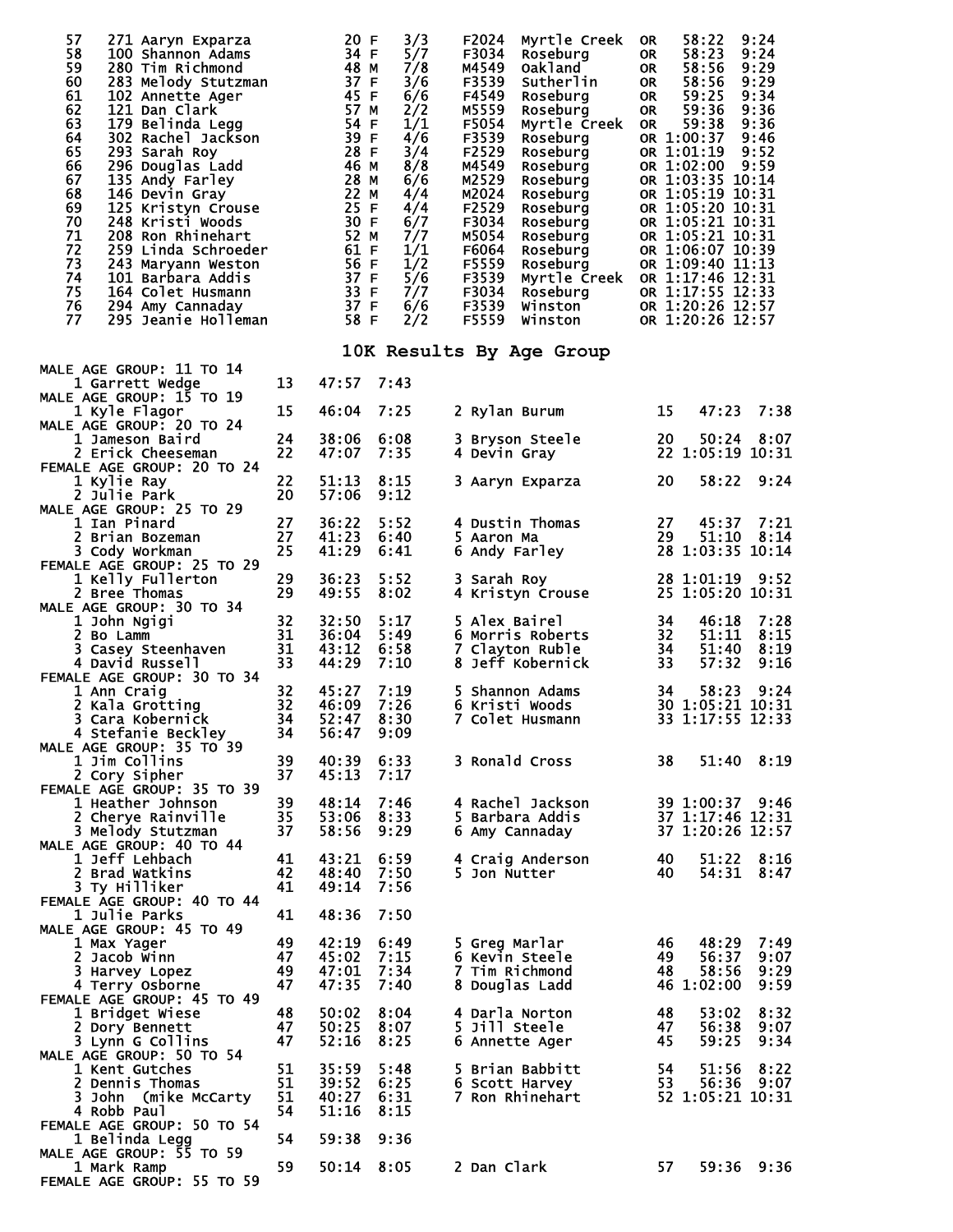FEMALE AGE GROUP: 60 TO 64

56 1:09:40 11:13 2 Jeanie Holleman 58 1:20:26 12:57

1 Linda Schroeder 61 1:06:07 10:39

|           | 10K Wheelchair Results |                                                                                 |                   |  |                    |                |                               |                        |                            |                            |  |
|-----------|------------------------|---------------------------------------------------------------------------------|-------------------|--|--------------------|----------------|-------------------------------|------------------------|----------------------------|----------------------------|--|
| Place No. |                        | Name                                                                            |                   |  | Ag S Div/Tot Div   |                | City                          |                        | St Time                    | Pace                       |  |
| 1         |                        |                                                                                 |                   |  | 1/1                | M3034          | Grants Pass                   | <b>OR</b>              | --------- -----<br>27:03   | 4:22                       |  |
| 2         |                        |                                                                                 |                   |  | 1/1                | M5054          | Medford                       | 0R                     | 32:40                      | 5:16                       |  |
| 3         |                        |                                                                                 |                   |  | 1/1                | M5559          | Murphy                        | 0R                     | 35:18                      | 5:41                       |  |
|           |                        |                                                                                 |                   |  | 5K Overall Results |                |                               |                        |                            |                            |  |
| Place No. |                        | Name                                                                            |                   |  | Ag S Div/Tot       | Div.           | City                          |                        | St Time                    | Pace                       |  |
| =====     |                        |                                                                                 |                   |  |                    |                |                               |                        |                            |                            |  |
| 1         |                        | 139 Frank Folino<br>269 Gary Claughton                                          | 28 M<br>48 M      |  | 1/8<br>1/5         | M2529<br>M4549 | Eugene<br>Winston             | <b>OR</b><br><b>OR</b> | 19:17<br>19:31             | 6:13<br>6:17               |  |
| 234567    |                        | 267 Blessing Chaendeva 33 M                                                     |                   |  | 1/5                | M3034          | Roseburg                      | <b>OR</b>              | 20:20                      | 6:33                       |  |
|           |                        | 251 Andrew Young<br>$\frac{1}{37}$ M<br>$\frac{2}{74}$ M<br>277 Jeremy Hazelton | 45 M              |  | 2/5<br>1/5         | M4549<br>M3539 | Springfield<br>Sutherlin      | <b>OR</b><br>0R.       | 20:45<br>21:30             | 6:41<br>6:56               |  |
|           |                        | 224 Nick Stephens                                                               |                   |  | 1/1                | M2024          | Roseburg                      | <b>OR</b>              | 22:12                      | 7:09                       |  |
| 8         |                        | 24 M<br>35 M<br>33 H F<br>32 H F<br>190 Blake Miller<br>178 Kristana Lee        |                   |  | 2/5<br>1/16        | M3539<br>F3034 | Salem<br>Myrtle Creek         | <b>OR</b><br><b>OR</b> | 23:17<br>23:20             | 7:30<br>7:31               |  |
| 9         |                        | 215 Terry Savas                                                                 |                   |  | 2/16               | F3034          | Roseburg                      | 0R.                    | 23:34                      | 7:35                       |  |
| 10        |                        | 299 Michelle Smith                                                              | 37 F              |  | 1/9                | F3539          | Roseburg                      | <b>OR</b>              | 23:35                      | 7:36                       |  |
| 11<br>12  |                        | 300 Leanna Tatone<br>191 Letxy Molin                                            | 34 F              |  | 3/16<br>4/16       | F3034<br>F3034 | Roseburg<br>Galesburg         | <b>OR</b><br>МI        | 24:05<br>24:18             | 7:46<br>7:50               |  |
| 13        |                        | 200 Grant Patitz                                                                | 32 F<br>41 M      |  | 1/3                | M4044          | Myrtle Creek                  | <b>OR</b>              | 24:31                      | 7:54                       |  |
| 14<br>15  |                        | 315 Brent Collins<br>313 Shauna Collins                                         | 11 M<br>19 F      |  | 1/4<br>1/5         | M1114<br>F1519 | Roseburg                      | 0R                     | 24:33<br>24:40             | 7:54<br>7:57               |  |
| 16        |                        | 278 Jillian Reinhart                                                            | 27 F              |  | 1/17               | F2529          | Roseburg<br>Roseburg          | OR.<br>0R              | 25:06                      | 8:05                       |  |
| 17        |                        | 306 Cody Marshall                                                               | 29 M              |  | 2/8                | M2529          | <b>Bend</b>                   | 0R                     | 25:22                      | 8:10                       |  |
| 18<br>19  |                        | 254 Kyler Quesenberry<br>204 Rachael Plumlee                                    |                   |  | 1/8<br>2/9         | M1519<br>F3539 | Roseburg<br>Roseburg          | <b>OR</b><br>0R        | 25:48<br>26:10             | 8:19<br>8:26               |  |
| 20        |                        | y<br>16 M<br>37 F<br>29 F<br>30 F<br>116 Jennifer Byers                         |                   |  | 2/17               | F2529          | Roseburg                      | <b>OR</b>              | 26:25                      | 8:30                       |  |
| 21<br>22  |                        | 268 Minni Baker                                                                 |                   |  | 3/9                | F3539          | Winston                       | 0R                     | 26:25                      | 8:30                       |  |
| 23        |                        | 226 Alesha Sullivan<br>282 Kevin Ballard                                        | $\frac{27}{44}$ M |  | 3/17<br>2/3        | F2529<br>M4044 | Roseburg<br>Sutherlin         | <b>OR</b><br>OR        | 26:31<br>26:38             | 8:33<br>8:35               |  |
| 24        |                        | 273 Cody Hartfield                                                              | 18 M              |  | 2/8                | M1519          | Roseburg                      | <b>OR</b>              | 26:51                      | 8:39                       |  |
| 25<br>26  |                        | 274 Waylor Faulkner<br>180 Marina Lesniak                                       | 26 M<br>32 F      |  | 3/8<br>5/16        | M2529<br>F3034 | Roseburg<br>Winchester        | 0R.<br><b>OR</b>       | 26:58<br>27:03             | 8:41<br>8:43               |  |
| 27        |                        | 203 Erik Pennington                                                             | 18 M              |  | 3/8                | M1519          | Roseburg                      | 0R.                    | 27:08                      | 8:44                       |  |
| 28<br>29  |                        | 134 Jason Ellison<br>28 M<br>28 M<br>52 M<br>52 H<br>53 H<br>47<br>47           | 28 M              |  | 4/8                | M2529<br>M2529 | wilsonville                   | <b>OR</b>              | 27:10<br>27:10             | 8:45                       |  |
| 30        |                        | 109 Haley Barclay<br>154 Ron Hathorn                                            |                   |  | 5/8<br>1/3         | M5054          | Wilsonville<br><b>Oakland</b> | 0R.<br><b>OR</b>       | 27:11                      | 8:45<br>8:45               |  |
| 31        |                        | 177 Steele Leavey                                                               |                   |  | 2/4                | M1114          | Roseburg                      | 0R.                    | 27:13                      | 8:46                       |  |
| 32<br>33  |                        | 284 Judy Wilton<br>272 Andy Hartfield                                           |                   |  | 1/3<br>3/5         | F5054<br>M4549 | Roseburg<br>Roseburg          | <b>OR</b><br>OR.       | 27:25<br>27:28             | 8:50<br>8:51               |  |
| 34        |                        | 232 Breeann Thomas                                                              | 15 M              |  | 4/8                | M1519          | Roseburg                      | 0R                     | 27:40                      | 8:55                       |  |
| 35<br>36  |                        | 212 Nicole Roosevelt<br>186 Libby Martindale                                    | 29 F<br>26 F      |  | 4/17<br>5/17       | F2529<br>F2529 | Roseburg<br>Roseburg          | 0R<br><b>OR</b>        | 27:49<br>27:57             | 8:58<br>9:00               |  |
| 37        |                        | 206 Sarah Ratliff                                                               | 35 F              |  | 4/9                | F3539          | Roseburg                      | <b>OR</b>              | 28:00                      | 9:01                       |  |
| 38        |                        | 142 Stephanie Fritz                                                             | 40 F              |  | 1/5                | F4044          | Roseburg                      | <b>OR</b>              | 28:00                      | 9:01                       |  |
| 39<br>40  |                        | 305 Julie Harris<br>29 F<br>245 Lacey Willis                                    | 23 F              |  | 6/17<br>1/4        | F2529<br>F2024 | Bend<br>Idleyld Park          | <b>OR</b><br><b>OR</b> | 28:05<br>28:05             | 9:03<br>9:03               |  |
| 41        |                        | 312 Bob Dannenloffin                                                            | 55 M              |  | 1/1                | M5559          | Roseburg                      | <b>OR</b>              | 28:29                      | 9:11                       |  |
| 42<br>43  |                        | 298 Kym Lunsford<br>145 Monica Garza                                            | 40 F<br>26 F      |  | 2/5<br>7/17        | F4044<br>F2529 | Aloha<br>Roseburg             | <b>OR</b><br><b>OR</b> | 28:38<br>28:40             | 9:13<br>9:14               |  |
| 44        |                        | 237 Holly Thompson                                                              | 23 F              |  | 2/4                | F2024          | Eugene                        | <b>OR</b>              | 29:24                      | 9:28                       |  |
| 45        |                        | 209 Angela Roberts                                                              | 29 F              |  | 8/17               | F2529          | Winchester                    | <b>OR</b>              | 29:25                      | 9:29                       |  |
| 46<br>47  |                        | 214 Mike Savas<br>252 Rose Zoellner                                             | 35 M<br>27 F      |  | 3/5<br>9/17        | M3539<br>F2529 | Rosebura<br>Winston           | <b>OR</b><br><b>OR</b> | 29:37<br>30:08             | 9:32<br>9:42               |  |
| 48        |                        | 112 Sarah Black                                                                 | 26 F              |  | 10/17              | F2529          | Roseburg                      | <b>OR</b>              | 30:10                      | 9:43                       |  |
| 49<br>50  |                        | 246 Wendy Wilson<br>129 Kim Dileo                                               | 40 F<br>43 F      |  | 3/5<br>4/5         | F4044<br>F4044 | <b>Oakland</b><br>Winchester  | <b>OR</b><br><b>OR</b> | 30:12<br>30:21             | 9:44<br>9:46               |  |
| 51        |                        | 211 Marlee Roebuck                                                              | 34 F              |  | 6/16               | F3034          | Roseburg                      | <b>OR</b>              | 30:27                      | 9:48                       |  |
| 52        |                        | 275 Terra Faulkner                                                              | 26 F              |  | 11/17              | F2529          | Roseburg                      | <b>OR</b>              | 30:35                      | 9:51                       |  |
| 53<br>54  |                        | 168 Natalie Jones<br>297 Sandra Wright                                          | 34 F<br>36 F      |  | 7/16<br>5/9        | F3034<br>F3539 | Roseburg<br>Roseburg          | <b>OR</b><br><b>OR</b> | 30:54                      | 9:57<br>31:07 10:01        |  |
| 55        |                        | 104 Ashley Anzar                                                                | 27 F              |  | 12/17              | F2529          | Sonora                        | CA                     | 31:11 10:03                |                            |  |
| 56<br>57  |                        | 165 Schuyler Hutchings<br>174 Tessa Knight                                      | 19 M<br>19 F      |  | 5/8<br>2/5         | M1519<br>F1519 | Sutherlin<br>Oak1and          | <b>OR</b><br>OR.       | 31:19 10:05<br>31:19 10:05 |                            |  |
| 58        |                        | 144 Jill Fummerton                                                              | 48 F              |  | 1/4                | F4549          | Roseburg                      | <b>OR</b>              | 31:27 10:08                |                            |  |
| 59        |                        | 304 Rachel Moghina                                                              | 20 F<br>32 F      |  | 3/4                | F2024          | Roseburg                      | <b>OR</b>              | 31:31 10:09                |                            |  |
| 60<br>61  |                        | 216 Trisha Scheer<br>122 Meagan Conry                                           | 32 F              |  | 8/16<br>9/16       | F3034<br>F3034 | Roseburg<br><b>Oakland</b>    | <b>OR</b><br><b>OR</b> | $31:47$ $\bar{10}:14$      | 31:39 10:12                |  |
| 62        |                        | 133 Liz Dotson                                                                  | 31 F              |  | 10/16              | F3034          | Roseburg                      | <b>OR</b>              |                            | 31:51 10:15                |  |
| 63<br>64  |                        | 281 Niki Richmond<br>290 Dominic Tatone                                         | 39 F<br>08 M      |  | 6/9<br>1/1         | F3539<br>M0110 | Oakland<br>Roseburg           | <b>OR</b><br><b>OR</b> | 31:59 10:18                | 32:29 10:28                |  |
| 65        |                        | 289 Ben Tatone                                                                  | 34 M              |  | 2/5                | M3034          | Roseburg                      | <b>OR</b>              | 32:30 10:28                |                            |  |
| 66<br>67  |                        | 202 Emily Pennington<br>308 Kathy Stephens                                      | 16 M<br>59 F      |  | 6/8<br>1/3         | M1519<br>F5559 | Roseburg<br>Roseburg          | <b>OR</b><br><b>OR</b> |                            | 33:14 10:42<br>33:45 10:52 |  |
|           |                        |                                                                                 |                   |  |                    |                |                               |                        |                            |                            |  |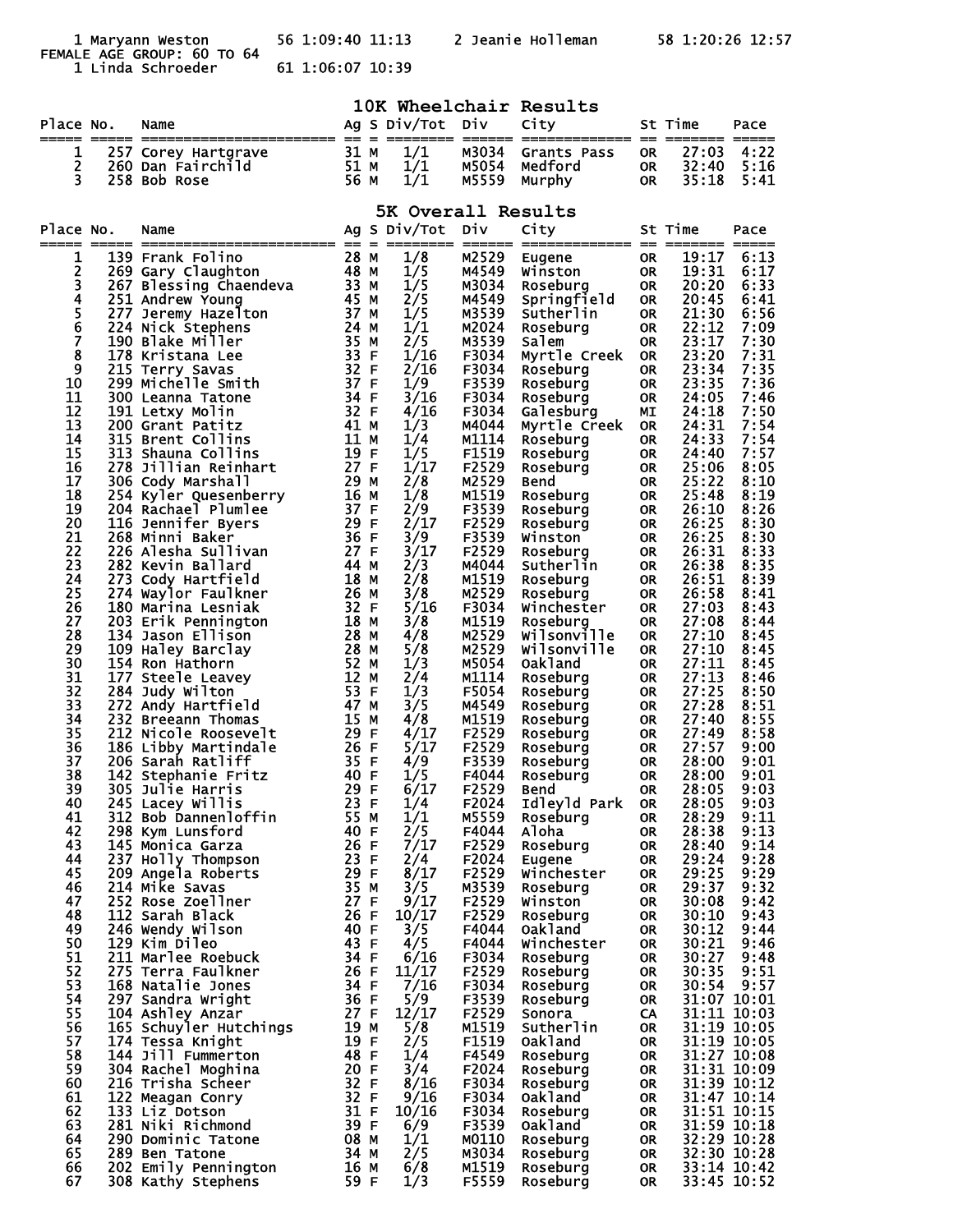| 69<br>309 Jeff Miller<br>38<br>4/5<br>M3539<br>34:36 11:08<br>Milwaukie<br><b>OR</b><br>м<br>70<br>64 F<br>1/1<br>35:28 11:25<br>151 Trudy Harris<br>F6064<br>Roseburg<br><b>OR</b><br>31 F<br>71<br>11/16<br>F3034<br>35:28 11:25<br>105 Melodie Averett<br><b>OR</b><br>Roseburg<br>32 F<br>72<br>12/16<br>F3034<br>36:46 11:50<br>148 Autumn Gregory<br>Roseburg<br><b>OR</b><br>73<br>43 F<br>5/5<br>F4044<br>39:00 12:34<br>114 Eileen Burmeister<br><b>OR</b><br>Roseburg<br>74<br>38 F<br>7/9<br>F3539<br>155 Julie Hicks<br>39:03 12:35<br><b>OR</b><br>Roseburg<br>75<br>65 F<br>1/3<br>F6569<br>39:40 12:46<br>261 Diane Harland<br><b>OR</b><br>Roseburg<br>16F<br>3/5<br>F1519<br>76<br>157 Kourtni Hilliker<br>Albany<br><b>OR</b><br>39:44 12:48<br>33 M<br>77<br>3/5<br>M3034<br>Milwaukie<br>40:24 13:01<br>161 Greg Holland<br><b>OR</b><br>78<br>127 Carmen Darland<br>34 M<br>4/5<br>M3034<br>40:49 13:09<br>Dallas<br><b>OR</b><br>33 F<br>79<br>F3034<br>40:50 13:09<br>285 Michelle Habeck<br>13/16<br>Gresham<br><b>OR</b><br>80<br>163 Barbara Hurtienne<br>47 F<br>F4549<br>41:14 13:16<br>2/4<br><b>OR</b><br>Roseburg<br>32 F<br>81<br>41:14 13:17<br>14/16<br>F3034<br>132 Ebony Doss<br>Winchester<br>OR<br>82<br>69 F<br>41:51 13:28<br>150 Susan Gwynne-Cavin<br>2/3<br>F6569<br><b>OR</b><br>Roseburg<br>7/8<br>42:21 13:38<br>83<br>17 M<br>M1519<br>256 Kaleb Sweeney<br><b>OR</b><br>Roseburg<br>F1519<br>84<br>15 F<br>42:21 13:38<br>160 Tylee Hilliker<br>4/5<br><b>OR</b><br>Albany<br>2/2<br>85<br>F1114<br>255 Kami Quesenberry<br>14 F<br>42:26 13:40<br><b>OR</b><br>Roseburg<br>86<br>50 F<br>2/3<br>F5054<br>173 Patti Knight<br><b>OR</b><br>44:35 14:21<br>Oakland<br>44:35 14:21<br>87<br>26 M<br>M2529<br>317 Zac Galas<br>6/8<br><b>OR</b><br>Roseburg<br>88<br>29 F<br>F2529<br>13/17<br>45:19 14:36<br>241 Michelle Wagner<br>Roseburg<br><b>OR</b><br>89<br>39 F<br>8/9<br>F3539<br>229 Brenda Teske<br>48:06 15:29<br>Roseburg<br>OR<br>90<br>47 M<br>4/5<br>M4549<br>230 Klaus Teske<br>48:07 15:30<br>Roseburg<br><b>OR</b><br>91<br>153 Vicki Hatcher<br>48 F<br>3/4<br>F4549<br>48:18 15:33<br><b>OR</b><br>Roseburg<br>92<br>17 M<br>8/8<br>M1519<br>48:28 15:36<br>171 Dony Knight<br><b>OR</b><br>Oakland<br>93<br>38<br>5/5<br>M3539<br>49:33 15:57<br>113 Barry Boettcher<br><b>OR</b><br>M<br>Roseburg<br>94<br>169 Audra Knight<br>24 F<br>4/4<br>F2024<br>49:56 16:05<br>Oakland<br><b>OR</b><br>95<br>10 F<br>F0110<br>49:57 16:05<br>167 Megan Johnson<br>1/1<br><b>OR</b><br>Roseburg<br>96<br>59 F<br>2/3<br>49:57 16:05<br>235 Liz Thomason<br>F5559<br>Roseburg<br><b>OR</b><br>97<br>33 M<br>49:59 16:05<br>5/5<br>M3034<br>118 Mickey Calvert<br><b>OR</b><br>Winston<br>98<br>28 F<br>14/17<br>F2529<br>50:00 16:06<br>117 Kayla Calvert<br>Winston<br><b>OR</b><br>99<br>13 M<br>M1114<br>50:18 16:12<br>111 Giovanni Bennett<br>3/4<br><b>OR</b><br>Roseburg<br>100<br>26 F<br>15/17<br>F2529<br>50:18 16:12<br>126 Ashley Dancer<br><b>OR</b><br>Roseburg<br>101<br>14 M<br>M1114<br>4/4<br><b>OR</b><br>50:33 16:17<br>141 David Franks<br>Roseburg<br>102<br>51<br>2/3<br>M5054<br>50:34 16:17<br>140 Bob Franks<br><b>OR</b><br>м<br>Roseburg<br>$\overline{36}$<br>F3539<br>51:33<br>103<br>9/9<br>218 Shanda Singleton<br>-F<br>Sutherlin<br><b>OR</b><br>16:36<br>F5559<br>51:34 16:36<br>104<br>56 F<br>3/3<br>152 Claudia Harvey<br><b>OR</b><br>Umpqua<br>7/8<br>25<br>M2529<br>52:55 17:02<br>105<br>162 Sarah Holland<br>M<br>Milwaukie<br><b>OR</b><br>52:56 17:03<br>106<br>27 F<br>16/17<br>F2529<br>316 Eve Marchbank<br><b>OR</b><br>Garden Home<br>31 F<br>52:58 17:03<br>107<br>310 Robyn Miller<br>15/16<br>F3034<br><b>OR</b><br>Milwaukie<br>108<br>29 F<br>17/17<br>F2529<br>52:58 17:03<br>227 Lisa Sweeney<br><b>OR</b><br>Tigard<br>109<br>29<br>172 Marc Knight<br>8/8<br>M2529<br>53:07 17:06<br>M<br>Salem<br><b>OR</b><br>110<br>68<br>53:24 17:12<br>119 Kathy Carey<br>-F<br>3/3<br>F6569<br><b>OR</b><br>Roseburg<br>111<br>54 F<br>54:36 17:35<br>220 Diane Smith<br>3/3<br>F5054<br><b>OR</b><br>Roseburg<br>112<br>47 F<br>236 Erica Thompson<br>4/4<br>F4549<br>54:36 17:35<br>Roseburg<br><b>OR</b><br>113<br>41 M<br>3/3<br>55:56 18:01<br>263 Pat Coffie<br>M4044<br>Roseburg<br>OR<br>114<br>34 F<br>16/16<br>F3034<br>262 Misty A. Coffie<br>56:07 18:04<br><b>OR</b><br>Roseburg<br>115<br>19 F<br>5/5<br>F1519<br>56:46 18:17<br>130 Danielle Dooley<br><b>OR</b><br>Roseburg<br>53 M<br>116<br>3/3<br>M5054<br>59:42 19:13<br>217 Paul Seidler<br><b>OR</b><br>Winston<br>117<br>49<br>5/5<br>OR 1:01:51 19:55<br>120 Brian Clark<br>M4549<br>Roseburg<br>M<br>118<br>128 Richard Deseneffe<br>61<br>1/1<br>OR 1:15:38 24:21<br>M6064<br>Winston<br>M | 68 | 137 Chloe Fink | 12<br>1/2<br>-F | F1114 | Roseburg | <b>OR</b> | 33:57 10:56 |
|---------------------------------------------------------------------------------------------------------------------------------------------------------------------------------------------------------------------------------------------------------------------------------------------------------------------------------------------------------------------------------------------------------------------------------------------------------------------------------------------------------------------------------------------------------------------------------------------------------------------------------------------------------------------------------------------------------------------------------------------------------------------------------------------------------------------------------------------------------------------------------------------------------------------------------------------------------------------------------------------------------------------------------------------------------------------------------------------------------------------------------------------------------------------------------------------------------------------------------------------------------------------------------------------------------------------------------------------------------------------------------------------------------------------------------------------------------------------------------------------------------------------------------------------------------------------------------------------------------------------------------------------------------------------------------------------------------------------------------------------------------------------------------------------------------------------------------------------------------------------------------------------------------------------------------------------------------------------------------------------------------------------------------------------------------------------------------------------------------------------------------------------------------------------------------------------------------------------------------------------------------------------------------------------------------------------------------------------------------------------------------------------------------------------------------------------------------------------------------------------------------------------------------------------------------------------------------------------------------------------------------------------------------------------------------------------------------------------------------------------------------------------------------------------------------------------------------------------------------------------------------------------------------------------------------------------------------------------------------------------------------------------------------------------------------------------------------------------------------------------------------------------------------------------------------------------------------------------------------------------------------------------------------------------------------------------------------------------------------------------------------------------------------------------------------------------------------------------------------------------------------------------------------------------------------------------------------------------------------------------------------------------------------------------------------------------------------------------------------------------------------------------------------------------------------------------------------------------------------------------------------------------------------------------------------------------------------------------------------------------------------------------------------------------------------------------------------------------------------------------------------------------------------------------------------------------------------------------------------------------------------------------------------------------------------------------------------------------------------------------------------------------------------------------------------------------------------------------------------------------------------------------------------------------------------------------------------------------------------------------------------------------------------------------------------------------------------------------------------------------------------------------------------|----|----------------|-----------------|-------|----------|-----------|-------------|
|                                                                                                                                                                                                                                                                                                                                                                                                                                                                                                                                                                                                                                                                                                                                                                                                                                                                                                                                                                                                                                                                                                                                                                                                                                                                                                                                                                                                                                                                                                                                                                                                                                                                                                                                                                                                                                                                                                                                                                                                                                                                                                                                                                                                                                                                                                                                                                                                                                                                                                                                                                                                                                                                                                                                                                                                                                                                                                                                                                                                                                                                                                                                                                                                                                                                                                                                                                                                                                                                                                                                                                                                                                                                                                                                                                                                                                                                                                                                                                                                                                                                                                                                                                                                                                                                                                                                                                                                                                                                                                                                                                                                                                                                                                                                                                                 |    |                |                 |       |          |           |             |
|                                                                                                                                                                                                                                                                                                                                                                                                                                                                                                                                                                                                                                                                                                                                                                                                                                                                                                                                                                                                                                                                                                                                                                                                                                                                                                                                                                                                                                                                                                                                                                                                                                                                                                                                                                                                                                                                                                                                                                                                                                                                                                                                                                                                                                                                                                                                                                                                                                                                                                                                                                                                                                                                                                                                                                                                                                                                                                                                                                                                                                                                                                                                                                                                                                                                                                                                                                                                                                                                                                                                                                                                                                                                                                                                                                                                                                                                                                                                                                                                                                                                                                                                                                                                                                                                                                                                                                                                                                                                                                                                                                                                                                                                                                                                                                                 |    |                |                 |       |          |           |             |
|                                                                                                                                                                                                                                                                                                                                                                                                                                                                                                                                                                                                                                                                                                                                                                                                                                                                                                                                                                                                                                                                                                                                                                                                                                                                                                                                                                                                                                                                                                                                                                                                                                                                                                                                                                                                                                                                                                                                                                                                                                                                                                                                                                                                                                                                                                                                                                                                                                                                                                                                                                                                                                                                                                                                                                                                                                                                                                                                                                                                                                                                                                                                                                                                                                                                                                                                                                                                                                                                                                                                                                                                                                                                                                                                                                                                                                                                                                                                                                                                                                                                                                                                                                                                                                                                                                                                                                                                                                                                                                                                                                                                                                                                                                                                                                                 |    |                |                 |       |          |           |             |
|                                                                                                                                                                                                                                                                                                                                                                                                                                                                                                                                                                                                                                                                                                                                                                                                                                                                                                                                                                                                                                                                                                                                                                                                                                                                                                                                                                                                                                                                                                                                                                                                                                                                                                                                                                                                                                                                                                                                                                                                                                                                                                                                                                                                                                                                                                                                                                                                                                                                                                                                                                                                                                                                                                                                                                                                                                                                                                                                                                                                                                                                                                                                                                                                                                                                                                                                                                                                                                                                                                                                                                                                                                                                                                                                                                                                                                                                                                                                                                                                                                                                                                                                                                                                                                                                                                                                                                                                                                                                                                                                                                                                                                                                                                                                                                                 |    |                |                 |       |          |           |             |
|                                                                                                                                                                                                                                                                                                                                                                                                                                                                                                                                                                                                                                                                                                                                                                                                                                                                                                                                                                                                                                                                                                                                                                                                                                                                                                                                                                                                                                                                                                                                                                                                                                                                                                                                                                                                                                                                                                                                                                                                                                                                                                                                                                                                                                                                                                                                                                                                                                                                                                                                                                                                                                                                                                                                                                                                                                                                                                                                                                                                                                                                                                                                                                                                                                                                                                                                                                                                                                                                                                                                                                                                                                                                                                                                                                                                                                                                                                                                                                                                                                                                                                                                                                                                                                                                                                                                                                                                                                                                                                                                                                                                                                                                                                                                                                                 |    |                |                 |       |          |           |             |
|                                                                                                                                                                                                                                                                                                                                                                                                                                                                                                                                                                                                                                                                                                                                                                                                                                                                                                                                                                                                                                                                                                                                                                                                                                                                                                                                                                                                                                                                                                                                                                                                                                                                                                                                                                                                                                                                                                                                                                                                                                                                                                                                                                                                                                                                                                                                                                                                                                                                                                                                                                                                                                                                                                                                                                                                                                                                                                                                                                                                                                                                                                                                                                                                                                                                                                                                                                                                                                                                                                                                                                                                                                                                                                                                                                                                                                                                                                                                                                                                                                                                                                                                                                                                                                                                                                                                                                                                                                                                                                                                                                                                                                                                                                                                                                                 |    |                |                 |       |          |           |             |
|                                                                                                                                                                                                                                                                                                                                                                                                                                                                                                                                                                                                                                                                                                                                                                                                                                                                                                                                                                                                                                                                                                                                                                                                                                                                                                                                                                                                                                                                                                                                                                                                                                                                                                                                                                                                                                                                                                                                                                                                                                                                                                                                                                                                                                                                                                                                                                                                                                                                                                                                                                                                                                                                                                                                                                                                                                                                                                                                                                                                                                                                                                                                                                                                                                                                                                                                                                                                                                                                                                                                                                                                                                                                                                                                                                                                                                                                                                                                                                                                                                                                                                                                                                                                                                                                                                                                                                                                                                                                                                                                                                                                                                                                                                                                                                                 |    |                |                 |       |          |           |             |
|                                                                                                                                                                                                                                                                                                                                                                                                                                                                                                                                                                                                                                                                                                                                                                                                                                                                                                                                                                                                                                                                                                                                                                                                                                                                                                                                                                                                                                                                                                                                                                                                                                                                                                                                                                                                                                                                                                                                                                                                                                                                                                                                                                                                                                                                                                                                                                                                                                                                                                                                                                                                                                                                                                                                                                                                                                                                                                                                                                                                                                                                                                                                                                                                                                                                                                                                                                                                                                                                                                                                                                                                                                                                                                                                                                                                                                                                                                                                                                                                                                                                                                                                                                                                                                                                                                                                                                                                                                                                                                                                                                                                                                                                                                                                                                                 |    |                |                 |       |          |           |             |
|                                                                                                                                                                                                                                                                                                                                                                                                                                                                                                                                                                                                                                                                                                                                                                                                                                                                                                                                                                                                                                                                                                                                                                                                                                                                                                                                                                                                                                                                                                                                                                                                                                                                                                                                                                                                                                                                                                                                                                                                                                                                                                                                                                                                                                                                                                                                                                                                                                                                                                                                                                                                                                                                                                                                                                                                                                                                                                                                                                                                                                                                                                                                                                                                                                                                                                                                                                                                                                                                                                                                                                                                                                                                                                                                                                                                                                                                                                                                                                                                                                                                                                                                                                                                                                                                                                                                                                                                                                                                                                                                                                                                                                                                                                                                                                                 |    |                |                 |       |          |           |             |
|                                                                                                                                                                                                                                                                                                                                                                                                                                                                                                                                                                                                                                                                                                                                                                                                                                                                                                                                                                                                                                                                                                                                                                                                                                                                                                                                                                                                                                                                                                                                                                                                                                                                                                                                                                                                                                                                                                                                                                                                                                                                                                                                                                                                                                                                                                                                                                                                                                                                                                                                                                                                                                                                                                                                                                                                                                                                                                                                                                                                                                                                                                                                                                                                                                                                                                                                                                                                                                                                                                                                                                                                                                                                                                                                                                                                                                                                                                                                                                                                                                                                                                                                                                                                                                                                                                                                                                                                                                                                                                                                                                                                                                                                                                                                                                                 |    |                |                 |       |          |           |             |
|                                                                                                                                                                                                                                                                                                                                                                                                                                                                                                                                                                                                                                                                                                                                                                                                                                                                                                                                                                                                                                                                                                                                                                                                                                                                                                                                                                                                                                                                                                                                                                                                                                                                                                                                                                                                                                                                                                                                                                                                                                                                                                                                                                                                                                                                                                                                                                                                                                                                                                                                                                                                                                                                                                                                                                                                                                                                                                                                                                                                                                                                                                                                                                                                                                                                                                                                                                                                                                                                                                                                                                                                                                                                                                                                                                                                                                                                                                                                                                                                                                                                                                                                                                                                                                                                                                                                                                                                                                                                                                                                                                                                                                                                                                                                                                                 |    |                |                 |       |          |           |             |
|                                                                                                                                                                                                                                                                                                                                                                                                                                                                                                                                                                                                                                                                                                                                                                                                                                                                                                                                                                                                                                                                                                                                                                                                                                                                                                                                                                                                                                                                                                                                                                                                                                                                                                                                                                                                                                                                                                                                                                                                                                                                                                                                                                                                                                                                                                                                                                                                                                                                                                                                                                                                                                                                                                                                                                                                                                                                                                                                                                                                                                                                                                                                                                                                                                                                                                                                                                                                                                                                                                                                                                                                                                                                                                                                                                                                                                                                                                                                                                                                                                                                                                                                                                                                                                                                                                                                                                                                                                                                                                                                                                                                                                                                                                                                                                                 |    |                |                 |       |          |           |             |
|                                                                                                                                                                                                                                                                                                                                                                                                                                                                                                                                                                                                                                                                                                                                                                                                                                                                                                                                                                                                                                                                                                                                                                                                                                                                                                                                                                                                                                                                                                                                                                                                                                                                                                                                                                                                                                                                                                                                                                                                                                                                                                                                                                                                                                                                                                                                                                                                                                                                                                                                                                                                                                                                                                                                                                                                                                                                                                                                                                                                                                                                                                                                                                                                                                                                                                                                                                                                                                                                                                                                                                                                                                                                                                                                                                                                                                                                                                                                                                                                                                                                                                                                                                                                                                                                                                                                                                                                                                                                                                                                                                                                                                                                                                                                                                                 |    |                |                 |       |          |           |             |
|                                                                                                                                                                                                                                                                                                                                                                                                                                                                                                                                                                                                                                                                                                                                                                                                                                                                                                                                                                                                                                                                                                                                                                                                                                                                                                                                                                                                                                                                                                                                                                                                                                                                                                                                                                                                                                                                                                                                                                                                                                                                                                                                                                                                                                                                                                                                                                                                                                                                                                                                                                                                                                                                                                                                                                                                                                                                                                                                                                                                                                                                                                                                                                                                                                                                                                                                                                                                                                                                                                                                                                                                                                                                                                                                                                                                                                                                                                                                                                                                                                                                                                                                                                                                                                                                                                                                                                                                                                                                                                                                                                                                                                                                                                                                                                                 |    |                |                 |       |          |           |             |
|                                                                                                                                                                                                                                                                                                                                                                                                                                                                                                                                                                                                                                                                                                                                                                                                                                                                                                                                                                                                                                                                                                                                                                                                                                                                                                                                                                                                                                                                                                                                                                                                                                                                                                                                                                                                                                                                                                                                                                                                                                                                                                                                                                                                                                                                                                                                                                                                                                                                                                                                                                                                                                                                                                                                                                                                                                                                                                                                                                                                                                                                                                                                                                                                                                                                                                                                                                                                                                                                                                                                                                                                                                                                                                                                                                                                                                                                                                                                                                                                                                                                                                                                                                                                                                                                                                                                                                                                                                                                                                                                                                                                                                                                                                                                                                                 |    |                |                 |       |          |           |             |
|                                                                                                                                                                                                                                                                                                                                                                                                                                                                                                                                                                                                                                                                                                                                                                                                                                                                                                                                                                                                                                                                                                                                                                                                                                                                                                                                                                                                                                                                                                                                                                                                                                                                                                                                                                                                                                                                                                                                                                                                                                                                                                                                                                                                                                                                                                                                                                                                                                                                                                                                                                                                                                                                                                                                                                                                                                                                                                                                                                                                                                                                                                                                                                                                                                                                                                                                                                                                                                                                                                                                                                                                                                                                                                                                                                                                                                                                                                                                                                                                                                                                                                                                                                                                                                                                                                                                                                                                                                                                                                                                                                                                                                                                                                                                                                                 |    |                |                 |       |          |           |             |
|                                                                                                                                                                                                                                                                                                                                                                                                                                                                                                                                                                                                                                                                                                                                                                                                                                                                                                                                                                                                                                                                                                                                                                                                                                                                                                                                                                                                                                                                                                                                                                                                                                                                                                                                                                                                                                                                                                                                                                                                                                                                                                                                                                                                                                                                                                                                                                                                                                                                                                                                                                                                                                                                                                                                                                                                                                                                                                                                                                                                                                                                                                                                                                                                                                                                                                                                                                                                                                                                                                                                                                                                                                                                                                                                                                                                                                                                                                                                                                                                                                                                                                                                                                                                                                                                                                                                                                                                                                                                                                                                                                                                                                                                                                                                                                                 |    |                |                 |       |          |           |             |
|                                                                                                                                                                                                                                                                                                                                                                                                                                                                                                                                                                                                                                                                                                                                                                                                                                                                                                                                                                                                                                                                                                                                                                                                                                                                                                                                                                                                                                                                                                                                                                                                                                                                                                                                                                                                                                                                                                                                                                                                                                                                                                                                                                                                                                                                                                                                                                                                                                                                                                                                                                                                                                                                                                                                                                                                                                                                                                                                                                                                                                                                                                                                                                                                                                                                                                                                                                                                                                                                                                                                                                                                                                                                                                                                                                                                                                                                                                                                                                                                                                                                                                                                                                                                                                                                                                                                                                                                                                                                                                                                                                                                                                                                                                                                                                                 |    |                |                 |       |          |           |             |
|                                                                                                                                                                                                                                                                                                                                                                                                                                                                                                                                                                                                                                                                                                                                                                                                                                                                                                                                                                                                                                                                                                                                                                                                                                                                                                                                                                                                                                                                                                                                                                                                                                                                                                                                                                                                                                                                                                                                                                                                                                                                                                                                                                                                                                                                                                                                                                                                                                                                                                                                                                                                                                                                                                                                                                                                                                                                                                                                                                                                                                                                                                                                                                                                                                                                                                                                                                                                                                                                                                                                                                                                                                                                                                                                                                                                                                                                                                                                                                                                                                                                                                                                                                                                                                                                                                                                                                                                                                                                                                                                                                                                                                                                                                                                                                                 |    |                |                 |       |          |           |             |
|                                                                                                                                                                                                                                                                                                                                                                                                                                                                                                                                                                                                                                                                                                                                                                                                                                                                                                                                                                                                                                                                                                                                                                                                                                                                                                                                                                                                                                                                                                                                                                                                                                                                                                                                                                                                                                                                                                                                                                                                                                                                                                                                                                                                                                                                                                                                                                                                                                                                                                                                                                                                                                                                                                                                                                                                                                                                                                                                                                                                                                                                                                                                                                                                                                                                                                                                                                                                                                                                                                                                                                                                                                                                                                                                                                                                                                                                                                                                                                                                                                                                                                                                                                                                                                                                                                                                                                                                                                                                                                                                                                                                                                                                                                                                                                                 |    |                |                 |       |          |           |             |
|                                                                                                                                                                                                                                                                                                                                                                                                                                                                                                                                                                                                                                                                                                                                                                                                                                                                                                                                                                                                                                                                                                                                                                                                                                                                                                                                                                                                                                                                                                                                                                                                                                                                                                                                                                                                                                                                                                                                                                                                                                                                                                                                                                                                                                                                                                                                                                                                                                                                                                                                                                                                                                                                                                                                                                                                                                                                                                                                                                                                                                                                                                                                                                                                                                                                                                                                                                                                                                                                                                                                                                                                                                                                                                                                                                                                                                                                                                                                                                                                                                                                                                                                                                                                                                                                                                                                                                                                                                                                                                                                                                                                                                                                                                                                                                                 |    |                |                 |       |          |           |             |
|                                                                                                                                                                                                                                                                                                                                                                                                                                                                                                                                                                                                                                                                                                                                                                                                                                                                                                                                                                                                                                                                                                                                                                                                                                                                                                                                                                                                                                                                                                                                                                                                                                                                                                                                                                                                                                                                                                                                                                                                                                                                                                                                                                                                                                                                                                                                                                                                                                                                                                                                                                                                                                                                                                                                                                                                                                                                                                                                                                                                                                                                                                                                                                                                                                                                                                                                                                                                                                                                                                                                                                                                                                                                                                                                                                                                                                                                                                                                                                                                                                                                                                                                                                                                                                                                                                                                                                                                                                                                                                                                                                                                                                                                                                                                                                                 |    |                |                 |       |          |           |             |
|                                                                                                                                                                                                                                                                                                                                                                                                                                                                                                                                                                                                                                                                                                                                                                                                                                                                                                                                                                                                                                                                                                                                                                                                                                                                                                                                                                                                                                                                                                                                                                                                                                                                                                                                                                                                                                                                                                                                                                                                                                                                                                                                                                                                                                                                                                                                                                                                                                                                                                                                                                                                                                                                                                                                                                                                                                                                                                                                                                                                                                                                                                                                                                                                                                                                                                                                                                                                                                                                                                                                                                                                                                                                                                                                                                                                                                                                                                                                                                                                                                                                                                                                                                                                                                                                                                                                                                                                                                                                                                                                                                                                                                                                                                                                                                                 |    |                |                 |       |          |           |             |
|                                                                                                                                                                                                                                                                                                                                                                                                                                                                                                                                                                                                                                                                                                                                                                                                                                                                                                                                                                                                                                                                                                                                                                                                                                                                                                                                                                                                                                                                                                                                                                                                                                                                                                                                                                                                                                                                                                                                                                                                                                                                                                                                                                                                                                                                                                                                                                                                                                                                                                                                                                                                                                                                                                                                                                                                                                                                                                                                                                                                                                                                                                                                                                                                                                                                                                                                                                                                                                                                                                                                                                                                                                                                                                                                                                                                                                                                                                                                                                                                                                                                                                                                                                                                                                                                                                                                                                                                                                                                                                                                                                                                                                                                                                                                                                                 |    |                |                 |       |          |           |             |
|                                                                                                                                                                                                                                                                                                                                                                                                                                                                                                                                                                                                                                                                                                                                                                                                                                                                                                                                                                                                                                                                                                                                                                                                                                                                                                                                                                                                                                                                                                                                                                                                                                                                                                                                                                                                                                                                                                                                                                                                                                                                                                                                                                                                                                                                                                                                                                                                                                                                                                                                                                                                                                                                                                                                                                                                                                                                                                                                                                                                                                                                                                                                                                                                                                                                                                                                                                                                                                                                                                                                                                                                                                                                                                                                                                                                                                                                                                                                                                                                                                                                                                                                                                                                                                                                                                                                                                                                                                                                                                                                                                                                                                                                                                                                                                                 |    |                |                 |       |          |           |             |
|                                                                                                                                                                                                                                                                                                                                                                                                                                                                                                                                                                                                                                                                                                                                                                                                                                                                                                                                                                                                                                                                                                                                                                                                                                                                                                                                                                                                                                                                                                                                                                                                                                                                                                                                                                                                                                                                                                                                                                                                                                                                                                                                                                                                                                                                                                                                                                                                                                                                                                                                                                                                                                                                                                                                                                                                                                                                                                                                                                                                                                                                                                                                                                                                                                                                                                                                                                                                                                                                                                                                                                                                                                                                                                                                                                                                                                                                                                                                                                                                                                                                                                                                                                                                                                                                                                                                                                                                                                                                                                                                                                                                                                                                                                                                                                                 |    |                |                 |       |          |           |             |
|                                                                                                                                                                                                                                                                                                                                                                                                                                                                                                                                                                                                                                                                                                                                                                                                                                                                                                                                                                                                                                                                                                                                                                                                                                                                                                                                                                                                                                                                                                                                                                                                                                                                                                                                                                                                                                                                                                                                                                                                                                                                                                                                                                                                                                                                                                                                                                                                                                                                                                                                                                                                                                                                                                                                                                                                                                                                                                                                                                                                                                                                                                                                                                                                                                                                                                                                                                                                                                                                                                                                                                                                                                                                                                                                                                                                                                                                                                                                                                                                                                                                                                                                                                                                                                                                                                                                                                                                                                                                                                                                                                                                                                                                                                                                                                                 |    |                |                 |       |          |           |             |
|                                                                                                                                                                                                                                                                                                                                                                                                                                                                                                                                                                                                                                                                                                                                                                                                                                                                                                                                                                                                                                                                                                                                                                                                                                                                                                                                                                                                                                                                                                                                                                                                                                                                                                                                                                                                                                                                                                                                                                                                                                                                                                                                                                                                                                                                                                                                                                                                                                                                                                                                                                                                                                                                                                                                                                                                                                                                                                                                                                                                                                                                                                                                                                                                                                                                                                                                                                                                                                                                                                                                                                                                                                                                                                                                                                                                                                                                                                                                                                                                                                                                                                                                                                                                                                                                                                                                                                                                                                                                                                                                                                                                                                                                                                                                                                                 |    |                |                 |       |          |           |             |
|                                                                                                                                                                                                                                                                                                                                                                                                                                                                                                                                                                                                                                                                                                                                                                                                                                                                                                                                                                                                                                                                                                                                                                                                                                                                                                                                                                                                                                                                                                                                                                                                                                                                                                                                                                                                                                                                                                                                                                                                                                                                                                                                                                                                                                                                                                                                                                                                                                                                                                                                                                                                                                                                                                                                                                                                                                                                                                                                                                                                                                                                                                                                                                                                                                                                                                                                                                                                                                                                                                                                                                                                                                                                                                                                                                                                                                                                                                                                                                                                                                                                                                                                                                                                                                                                                                                                                                                                                                                                                                                                                                                                                                                                                                                                                                                 |    |                |                 |       |          |           |             |
|                                                                                                                                                                                                                                                                                                                                                                                                                                                                                                                                                                                                                                                                                                                                                                                                                                                                                                                                                                                                                                                                                                                                                                                                                                                                                                                                                                                                                                                                                                                                                                                                                                                                                                                                                                                                                                                                                                                                                                                                                                                                                                                                                                                                                                                                                                                                                                                                                                                                                                                                                                                                                                                                                                                                                                                                                                                                                                                                                                                                                                                                                                                                                                                                                                                                                                                                                                                                                                                                                                                                                                                                                                                                                                                                                                                                                                                                                                                                                                                                                                                                                                                                                                                                                                                                                                                                                                                                                                                                                                                                                                                                                                                                                                                                                                                 |    |                |                 |       |          |           |             |
|                                                                                                                                                                                                                                                                                                                                                                                                                                                                                                                                                                                                                                                                                                                                                                                                                                                                                                                                                                                                                                                                                                                                                                                                                                                                                                                                                                                                                                                                                                                                                                                                                                                                                                                                                                                                                                                                                                                                                                                                                                                                                                                                                                                                                                                                                                                                                                                                                                                                                                                                                                                                                                                                                                                                                                                                                                                                                                                                                                                                                                                                                                                                                                                                                                                                                                                                                                                                                                                                                                                                                                                                                                                                                                                                                                                                                                                                                                                                                                                                                                                                                                                                                                                                                                                                                                                                                                                                                                                                                                                                                                                                                                                                                                                                                                                 |    |                |                 |       |          |           |             |
|                                                                                                                                                                                                                                                                                                                                                                                                                                                                                                                                                                                                                                                                                                                                                                                                                                                                                                                                                                                                                                                                                                                                                                                                                                                                                                                                                                                                                                                                                                                                                                                                                                                                                                                                                                                                                                                                                                                                                                                                                                                                                                                                                                                                                                                                                                                                                                                                                                                                                                                                                                                                                                                                                                                                                                                                                                                                                                                                                                                                                                                                                                                                                                                                                                                                                                                                                                                                                                                                                                                                                                                                                                                                                                                                                                                                                                                                                                                                                                                                                                                                                                                                                                                                                                                                                                                                                                                                                                                                                                                                                                                                                                                                                                                                                                                 |    |                |                 |       |          |           |             |
|                                                                                                                                                                                                                                                                                                                                                                                                                                                                                                                                                                                                                                                                                                                                                                                                                                                                                                                                                                                                                                                                                                                                                                                                                                                                                                                                                                                                                                                                                                                                                                                                                                                                                                                                                                                                                                                                                                                                                                                                                                                                                                                                                                                                                                                                                                                                                                                                                                                                                                                                                                                                                                                                                                                                                                                                                                                                                                                                                                                                                                                                                                                                                                                                                                                                                                                                                                                                                                                                                                                                                                                                                                                                                                                                                                                                                                                                                                                                                                                                                                                                                                                                                                                                                                                                                                                                                                                                                                                                                                                                                                                                                                                                                                                                                                                 |    |                |                 |       |          |           |             |
|                                                                                                                                                                                                                                                                                                                                                                                                                                                                                                                                                                                                                                                                                                                                                                                                                                                                                                                                                                                                                                                                                                                                                                                                                                                                                                                                                                                                                                                                                                                                                                                                                                                                                                                                                                                                                                                                                                                                                                                                                                                                                                                                                                                                                                                                                                                                                                                                                                                                                                                                                                                                                                                                                                                                                                                                                                                                                                                                                                                                                                                                                                                                                                                                                                                                                                                                                                                                                                                                                                                                                                                                                                                                                                                                                                                                                                                                                                                                                                                                                                                                                                                                                                                                                                                                                                                                                                                                                                                                                                                                                                                                                                                                                                                                                                                 |    |                |                 |       |          |           |             |
|                                                                                                                                                                                                                                                                                                                                                                                                                                                                                                                                                                                                                                                                                                                                                                                                                                                                                                                                                                                                                                                                                                                                                                                                                                                                                                                                                                                                                                                                                                                                                                                                                                                                                                                                                                                                                                                                                                                                                                                                                                                                                                                                                                                                                                                                                                                                                                                                                                                                                                                                                                                                                                                                                                                                                                                                                                                                                                                                                                                                                                                                                                                                                                                                                                                                                                                                                                                                                                                                                                                                                                                                                                                                                                                                                                                                                                                                                                                                                                                                                                                                                                                                                                                                                                                                                                                                                                                                                                                                                                                                                                                                                                                                                                                                                                                 |    |                |                 |       |          |           |             |
|                                                                                                                                                                                                                                                                                                                                                                                                                                                                                                                                                                                                                                                                                                                                                                                                                                                                                                                                                                                                                                                                                                                                                                                                                                                                                                                                                                                                                                                                                                                                                                                                                                                                                                                                                                                                                                                                                                                                                                                                                                                                                                                                                                                                                                                                                                                                                                                                                                                                                                                                                                                                                                                                                                                                                                                                                                                                                                                                                                                                                                                                                                                                                                                                                                                                                                                                                                                                                                                                                                                                                                                                                                                                                                                                                                                                                                                                                                                                                                                                                                                                                                                                                                                                                                                                                                                                                                                                                                                                                                                                                                                                                                                                                                                                                                                 |    |                |                 |       |          |           |             |
|                                                                                                                                                                                                                                                                                                                                                                                                                                                                                                                                                                                                                                                                                                                                                                                                                                                                                                                                                                                                                                                                                                                                                                                                                                                                                                                                                                                                                                                                                                                                                                                                                                                                                                                                                                                                                                                                                                                                                                                                                                                                                                                                                                                                                                                                                                                                                                                                                                                                                                                                                                                                                                                                                                                                                                                                                                                                                                                                                                                                                                                                                                                                                                                                                                                                                                                                                                                                                                                                                                                                                                                                                                                                                                                                                                                                                                                                                                                                                                                                                                                                                                                                                                                                                                                                                                                                                                                                                                                                                                                                                                                                                                                                                                                                                                                 |    |                |                 |       |          |           |             |
|                                                                                                                                                                                                                                                                                                                                                                                                                                                                                                                                                                                                                                                                                                                                                                                                                                                                                                                                                                                                                                                                                                                                                                                                                                                                                                                                                                                                                                                                                                                                                                                                                                                                                                                                                                                                                                                                                                                                                                                                                                                                                                                                                                                                                                                                                                                                                                                                                                                                                                                                                                                                                                                                                                                                                                                                                                                                                                                                                                                                                                                                                                                                                                                                                                                                                                                                                                                                                                                                                                                                                                                                                                                                                                                                                                                                                                                                                                                                                                                                                                                                                                                                                                                                                                                                                                                                                                                                                                                                                                                                                                                                                                                                                                                                                                                 |    |                |                 |       |          |           |             |
|                                                                                                                                                                                                                                                                                                                                                                                                                                                                                                                                                                                                                                                                                                                                                                                                                                                                                                                                                                                                                                                                                                                                                                                                                                                                                                                                                                                                                                                                                                                                                                                                                                                                                                                                                                                                                                                                                                                                                                                                                                                                                                                                                                                                                                                                                                                                                                                                                                                                                                                                                                                                                                                                                                                                                                                                                                                                                                                                                                                                                                                                                                                                                                                                                                                                                                                                                                                                                                                                                                                                                                                                                                                                                                                                                                                                                                                                                                                                                                                                                                                                                                                                                                                                                                                                                                                                                                                                                                                                                                                                                                                                                                                                                                                                                                                 |    |                |                 |       |          |           |             |
|                                                                                                                                                                                                                                                                                                                                                                                                                                                                                                                                                                                                                                                                                                                                                                                                                                                                                                                                                                                                                                                                                                                                                                                                                                                                                                                                                                                                                                                                                                                                                                                                                                                                                                                                                                                                                                                                                                                                                                                                                                                                                                                                                                                                                                                                                                                                                                                                                                                                                                                                                                                                                                                                                                                                                                                                                                                                                                                                                                                                                                                                                                                                                                                                                                                                                                                                                                                                                                                                                                                                                                                                                                                                                                                                                                                                                                                                                                                                                                                                                                                                                                                                                                                                                                                                                                                                                                                                                                                                                                                                                                                                                                                                                                                                                                                 |    |                |                 |       |          |           |             |
|                                                                                                                                                                                                                                                                                                                                                                                                                                                                                                                                                                                                                                                                                                                                                                                                                                                                                                                                                                                                                                                                                                                                                                                                                                                                                                                                                                                                                                                                                                                                                                                                                                                                                                                                                                                                                                                                                                                                                                                                                                                                                                                                                                                                                                                                                                                                                                                                                                                                                                                                                                                                                                                                                                                                                                                                                                                                                                                                                                                                                                                                                                                                                                                                                                                                                                                                                                                                                                                                                                                                                                                                                                                                                                                                                                                                                                                                                                                                                                                                                                                                                                                                                                                                                                                                                                                                                                                                                                                                                                                                                                                                                                                                                                                                                                                 |    |                |                 |       |          |           |             |
|                                                                                                                                                                                                                                                                                                                                                                                                                                                                                                                                                                                                                                                                                                                                                                                                                                                                                                                                                                                                                                                                                                                                                                                                                                                                                                                                                                                                                                                                                                                                                                                                                                                                                                                                                                                                                                                                                                                                                                                                                                                                                                                                                                                                                                                                                                                                                                                                                                                                                                                                                                                                                                                                                                                                                                                                                                                                                                                                                                                                                                                                                                                                                                                                                                                                                                                                                                                                                                                                                                                                                                                                                                                                                                                                                                                                                                                                                                                                                                                                                                                                                                                                                                                                                                                                                                                                                                                                                                                                                                                                                                                                                                                                                                                                                                                 |    |                |                 |       |          |           |             |
|                                                                                                                                                                                                                                                                                                                                                                                                                                                                                                                                                                                                                                                                                                                                                                                                                                                                                                                                                                                                                                                                                                                                                                                                                                                                                                                                                                                                                                                                                                                                                                                                                                                                                                                                                                                                                                                                                                                                                                                                                                                                                                                                                                                                                                                                                                                                                                                                                                                                                                                                                                                                                                                                                                                                                                                                                                                                                                                                                                                                                                                                                                                                                                                                                                                                                                                                                                                                                                                                                                                                                                                                                                                                                                                                                                                                                                                                                                                                                                                                                                                                                                                                                                                                                                                                                                                                                                                                                                                                                                                                                                                                                                                                                                                                                                                 |    |                |                 |       |          |           |             |
|                                                                                                                                                                                                                                                                                                                                                                                                                                                                                                                                                                                                                                                                                                                                                                                                                                                                                                                                                                                                                                                                                                                                                                                                                                                                                                                                                                                                                                                                                                                                                                                                                                                                                                                                                                                                                                                                                                                                                                                                                                                                                                                                                                                                                                                                                                                                                                                                                                                                                                                                                                                                                                                                                                                                                                                                                                                                                                                                                                                                                                                                                                                                                                                                                                                                                                                                                                                                                                                                                                                                                                                                                                                                                                                                                                                                                                                                                                                                                                                                                                                                                                                                                                                                                                                                                                                                                                                                                                                                                                                                                                                                                                                                                                                                                                                 |    |                |                 |       |          |           |             |
|                                                                                                                                                                                                                                                                                                                                                                                                                                                                                                                                                                                                                                                                                                                                                                                                                                                                                                                                                                                                                                                                                                                                                                                                                                                                                                                                                                                                                                                                                                                                                                                                                                                                                                                                                                                                                                                                                                                                                                                                                                                                                                                                                                                                                                                                                                                                                                                                                                                                                                                                                                                                                                                                                                                                                                                                                                                                                                                                                                                                                                                                                                                                                                                                                                                                                                                                                                                                                                                                                                                                                                                                                                                                                                                                                                                                                                                                                                                                                                                                                                                                                                                                                                                                                                                                                                                                                                                                                                                                                                                                                                                                                                                                                                                                                                                 |    |                |                 |       |          |           |             |
|                                                                                                                                                                                                                                                                                                                                                                                                                                                                                                                                                                                                                                                                                                                                                                                                                                                                                                                                                                                                                                                                                                                                                                                                                                                                                                                                                                                                                                                                                                                                                                                                                                                                                                                                                                                                                                                                                                                                                                                                                                                                                                                                                                                                                                                                                                                                                                                                                                                                                                                                                                                                                                                                                                                                                                                                                                                                                                                                                                                                                                                                                                                                                                                                                                                                                                                                                                                                                                                                                                                                                                                                                                                                                                                                                                                                                                                                                                                                                                                                                                                                                                                                                                                                                                                                                                                                                                                                                                                                                                                                                                                                                                                                                                                                                                                 |    |                |                 |       |          |           |             |
|                                                                                                                                                                                                                                                                                                                                                                                                                                                                                                                                                                                                                                                                                                                                                                                                                                                                                                                                                                                                                                                                                                                                                                                                                                                                                                                                                                                                                                                                                                                                                                                                                                                                                                                                                                                                                                                                                                                                                                                                                                                                                                                                                                                                                                                                                                                                                                                                                                                                                                                                                                                                                                                                                                                                                                                                                                                                                                                                                                                                                                                                                                                                                                                                                                                                                                                                                                                                                                                                                                                                                                                                                                                                                                                                                                                                                                                                                                                                                                                                                                                                                                                                                                                                                                                                                                                                                                                                                                                                                                                                                                                                                                                                                                                                                                                 |    |                |                 |       |          |           |             |
|                                                                                                                                                                                                                                                                                                                                                                                                                                                                                                                                                                                                                                                                                                                                                                                                                                                                                                                                                                                                                                                                                                                                                                                                                                                                                                                                                                                                                                                                                                                                                                                                                                                                                                                                                                                                                                                                                                                                                                                                                                                                                                                                                                                                                                                                                                                                                                                                                                                                                                                                                                                                                                                                                                                                                                                                                                                                                                                                                                                                                                                                                                                                                                                                                                                                                                                                                                                                                                                                                                                                                                                                                                                                                                                                                                                                                                                                                                                                                                                                                                                                                                                                                                                                                                                                                                                                                                                                                                                                                                                                                                                                                                                                                                                                                                                 |    |                |                 |       |          |           |             |
|                                                                                                                                                                                                                                                                                                                                                                                                                                                                                                                                                                                                                                                                                                                                                                                                                                                                                                                                                                                                                                                                                                                                                                                                                                                                                                                                                                                                                                                                                                                                                                                                                                                                                                                                                                                                                                                                                                                                                                                                                                                                                                                                                                                                                                                                                                                                                                                                                                                                                                                                                                                                                                                                                                                                                                                                                                                                                                                                                                                                                                                                                                                                                                                                                                                                                                                                                                                                                                                                                                                                                                                                                                                                                                                                                                                                                                                                                                                                                                                                                                                                                                                                                                                                                                                                                                                                                                                                                                                                                                                                                                                                                                                                                                                                                                                 |    |                |                 |       |          |           |             |
|                                                                                                                                                                                                                                                                                                                                                                                                                                                                                                                                                                                                                                                                                                                                                                                                                                                                                                                                                                                                                                                                                                                                                                                                                                                                                                                                                                                                                                                                                                                                                                                                                                                                                                                                                                                                                                                                                                                                                                                                                                                                                                                                                                                                                                                                                                                                                                                                                                                                                                                                                                                                                                                                                                                                                                                                                                                                                                                                                                                                                                                                                                                                                                                                                                                                                                                                                                                                                                                                                                                                                                                                                                                                                                                                                                                                                                                                                                                                                                                                                                                                                                                                                                                                                                                                                                                                                                                                                                                                                                                                                                                                                                                                                                                                                                                 |    |                |                 |       |          |           |             |
|                                                                                                                                                                                                                                                                                                                                                                                                                                                                                                                                                                                                                                                                                                                                                                                                                                                                                                                                                                                                                                                                                                                                                                                                                                                                                                                                                                                                                                                                                                                                                                                                                                                                                                                                                                                                                                                                                                                                                                                                                                                                                                                                                                                                                                                                                                                                                                                                                                                                                                                                                                                                                                                                                                                                                                                                                                                                                                                                                                                                                                                                                                                                                                                                                                                                                                                                                                                                                                                                                                                                                                                                                                                                                                                                                                                                                                                                                                                                                                                                                                                                                                                                                                                                                                                                                                                                                                                                                                                                                                                                                                                                                                                                                                                                                                                 |    |                |                 |       |          |           |             |
|                                                                                                                                                                                                                                                                                                                                                                                                                                                                                                                                                                                                                                                                                                                                                                                                                                                                                                                                                                                                                                                                                                                                                                                                                                                                                                                                                                                                                                                                                                                                                                                                                                                                                                                                                                                                                                                                                                                                                                                                                                                                                                                                                                                                                                                                                                                                                                                                                                                                                                                                                                                                                                                                                                                                                                                                                                                                                                                                                                                                                                                                                                                                                                                                                                                                                                                                                                                                                                                                                                                                                                                                                                                                                                                                                                                                                                                                                                                                                                                                                                                                                                                                                                                                                                                                                                                                                                                                                                                                                                                                                                                                                                                                                                                                                                                 |    |                |                 |       |          |           |             |

## **5K Results By Age Group**

| MALE AGE GROUP: 01 TO 10   |    |             |                |                      |    |              |
|----------------------------|----|-------------|----------------|----------------------|----|--------------|
| 1 Dominic Tatone           | 08 |             | 32:29 10:28    |                      |    |              |
| FEMALE AGE GROUP: 01 TO 10 |    |             |                |                      |    |              |
| 1 Megan Johnson            | 10 | 49:57 16:05 |                |                      |    |              |
| MALE AGE GROUP: 11 TO 14   |    |             |                |                      |    |              |
| 1 Brent Collins            | 11 |             | 24:33 7:54     | 3 Giovanni Bennett   | 13 | 50:18 16:12  |
| 2 Steele Leavey            | 12 |             | $27:13$ $8:46$ | 4 David Franks       | 14 | 50:33 16:17  |
| FEMALE AGE GROUP: 11 TO 14 |    |             |                |                      |    |              |
| 1 Chloe Fink               | 12 |             | 33:57 10:56    | 2 Kami Quesenberry   | 14 | 42:26 13:40  |
| MALE AGE GROUP: 15 TO 19   |    |             |                |                      |    |              |
| 1 Kyler Quesenberry        | 16 | 25:48 8:19  |                | 5 Schuyler Hutchings | 19 | 31:19 10:05  |
| 2 Cody Hartfield           | 18 | 26:51 8:39  |                | 6 Emily Pennington   | 16 | 33:14 10:42  |
| 3 Erik Pennington          | 18 | 27:08 8:44  |                | 7 Kaleb Sweeney      | 17 | 42:21 13:38  |
| 4 Breeann Thomas           | 15 | 27:40       | 8:55           | 8 Dony Knight        | 17 | 48:28 15:36  |
| FEMALE AGE GROUP: 15 TO 19 |    |             |                |                      |    |              |
| 1 Shauna Collins           | 19 |             | 24:40 7:57     | 4 Tylee Hilliker     | 15 | 42:21 13:38  |
| 2 Tessa Knight             | 19 | 31:19 10:05 |                | 5 Danielle Dooley    | 19 | 56:46 18:17  |
| 3 Kourtni Hilliker         | 16 |             | 39:44 12:48    |                      |    |              |
| MALE AGE GROUP: 20 TO 24   |    |             |                |                      |    |              |
| 1 Nick Stephens            | 24 |             | $22:12$ 7:09   |                      |    |              |
| FEMALE AGE GROUP: 20 TO 24 |    |             |                |                      |    |              |
| 1 Lacey Willis             | 23 | 28:05       | 9:03           | 3 Rachel Moghina     | 20 | 31:31 10:09  |
| 2 Holly Thompson           | 23 | 29:24       | 9:28           | 4 Audra Knight       | 24 | 49:56 16:05  |
| MALE AGE GROUP: 25 TO 29   |    |             |                |                      |    |              |
| 1 Frank Folino             | 28 | 19:17       | 6:13           | 5 Haley Barclay      | 28 | $27:10$ 8:45 |
| 2 Cody Marshall            | 29 | 25:22       | 8:10           | 6 Zac Galas          | 26 | 44:35 14:21  |
| 3 Waylor Faulkner          | 26 | 26:58       | 8:41           | 7 Sarah Holland      | 25 | 52:55 17:02  |
| 4 Jason Ellison            | 28 | 27:10       | 8:45           | 8 Marc Knight        | 29 | 53:07 17:06  |
|                            |    |             |                |                      |    |              |